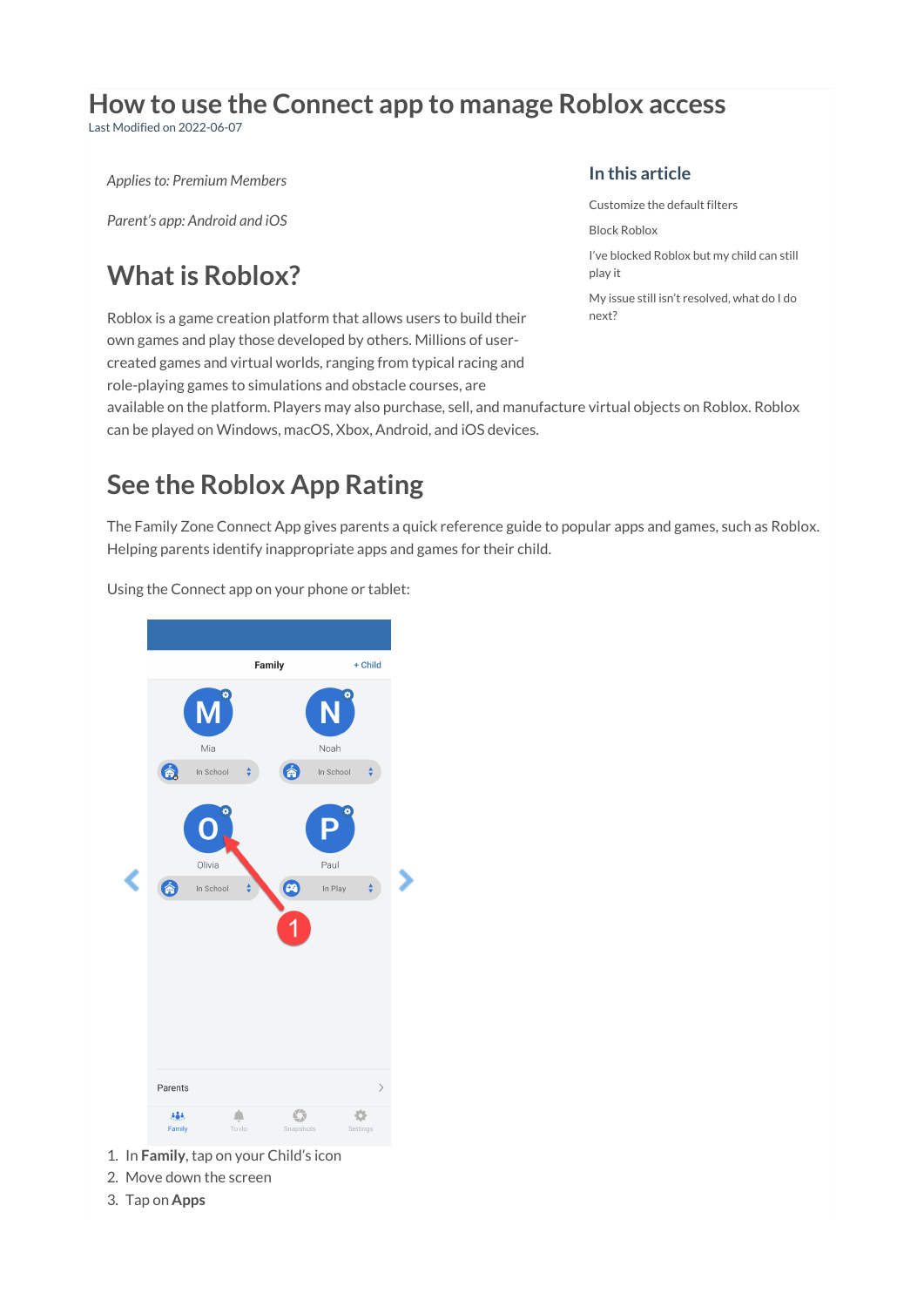- 4. Tap on **Roblox**
- 5. Read the **Online Safety Expert Advice**
- 6. Move down to **Known Risks**
- 7. Tap **LEARN MORE**

A web browser will open with detailed Online Safety Expert recommendations

ySafe's Roblox Game [Review](https://ysafe.onlinesafetyhub.com.au/app-review/roblox) provides more detail about Roblox, including:

- dangers you should be aware of
- what your child should consider while playing Roblox, and
- how to increase your child's privacy and online safety.

# **Manage Roblox Access**

Websites and online traffic for Roblox are grouped into the Social networks and games categories.

### **Customize the default filters**

When a parent first adds a child to Family Zone, Online Safety Expert advice or filtering for each child's age group is enabled. A parent can customise these suggested settings to meet their child's needs.

**Settings** ACCOUNT Security settings Manage subscription Reports & Usage **GID** MANAGE Internet filters & rules 玉 Devices Home network  $\widehat{\tau}$ OTHER Support centre Send feedback Reset tips and tutorials  $\Delta$  $666$  $\triangle$  $\mathbf{C}$ ö Settings Famil To do

Using the Connect app on your phone or tablet:

**Note:** Repeat these steps to control Roblox access for children in different age profiles.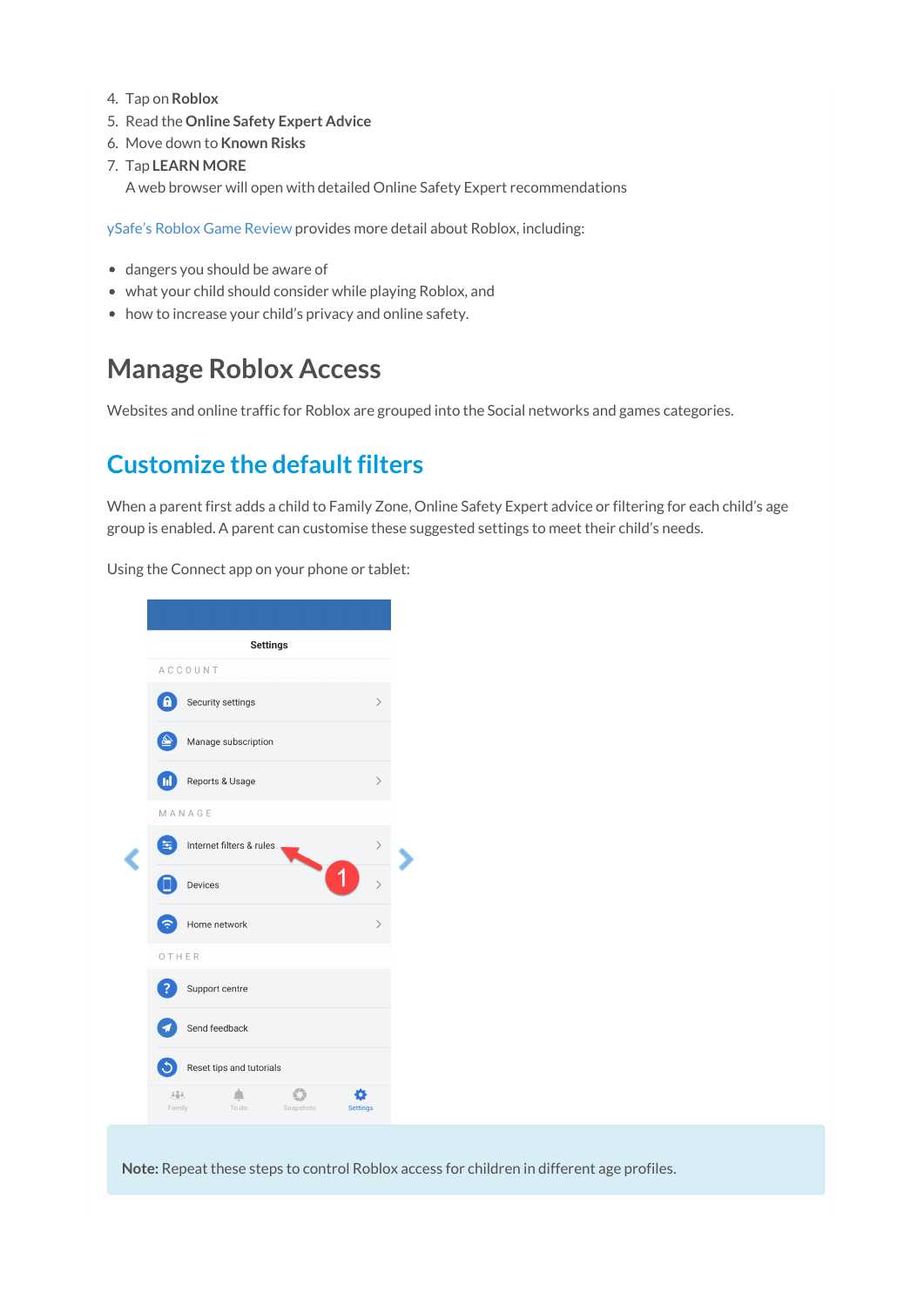- 1. In **Settings**, tap **Internet filters & rules**
- 2. Select your Child's *Age Profile*
- 3. Tap**Web categories**
- 4. Select **Social networks and game**s
- 5. Move down to Search
- 6. Type *Roblox* in the Search
- 7. Tap on one or more**Routine** times (Play, School, Study, Sleep) Blue allows access to Roblox during the daily**Routine** time Red blocks access to Roblox during the daily**Routine** time

Changes made are sent through the internet to your Child's devices within two minutes.

#### **Block Roblox**

Parents can block access to Roblox using the Connect app on your phone or tablet:

|  | <b>Settings</b>         |                          |           |                 |  |
|--|-------------------------|--------------------------|-----------|-----------------|--|
|  | ACCOUNT                 |                          |           |                 |  |
|  | 6                       | Security settings        |           | $\mathcal{E}$   |  |
|  |                         | Manage subscription      |           |                 |  |
|  | $\overline{\mathbf{u}}$ | Reports & Usage          |           | ⟩               |  |
|  | MANAGE                  |                          |           |                 |  |
|  |                         | Internet filters & rules |           | ⟩               |  |
|  |                         | Devices                  |           | $\mathcal{P}$   |  |
|  |                         | Home network             |           | ⋋               |  |
|  | OTHER                   |                          |           |                 |  |
|  |                         | Support centre           |           |                 |  |
|  |                         | Send feedback            |           |                 |  |
|  |                         | Reset tips and tutorials |           |                 |  |
|  | 383.<br>Family          | To do                    | Snapshots | <b>Settings</b> |  |
|  |                         |                          |           |                 |  |

**Note:** Repeat these steps to restrict Roblox access for children in different age profiles.

- 1. In **Settings**, tap **Internet filters & rules**
- 2. Note the Child's Age Group
- 3. Tap**Kids (0 - 8)**, select another age group as needed
- 4. Tap**Web categories**
- 5. Select **Social networks and games**
- 6. Move down to Search
- 7. Type *Roblox* in the Search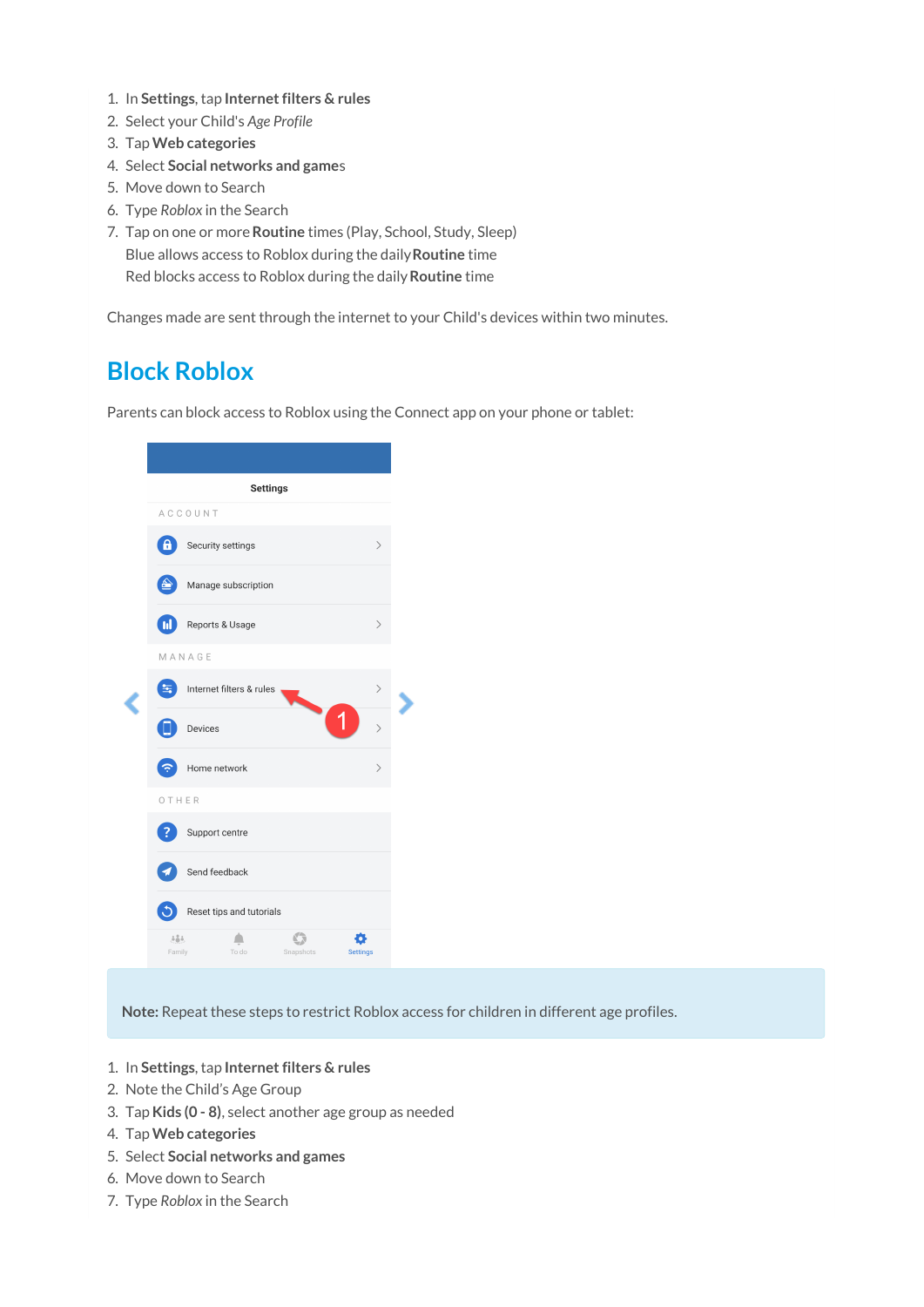- 8. Tap on one or more**Routine** times (Play, School, Study, Sleep)
- 9. Red blocks access to Roblox during the daily**Routine** time

Within two minutes, your changes are transferred to your child's devices through the internet.

# **Troubleshoot Roblox access**

#### **I've blocked Roblox but my child can still play it**

If your child is still playing Roblox after you have blocked it. Follow these instructions until your child's Roblox access is blocked.

- 1. First check to see if your child should be allowed access to Roblox by looking a[tInternet](https://docs.familyzone.com/help/customize-filtering-rules#internet-filters-rules) Filters & Rules for your child.[Customize](https://docs.familyzone.com/help/customize-filtering-rules#customize-the-default-filters) the Default Filters if Roblox is allowed for your child.
- 2. On the child's phone or tablet, go to [http://www.home.tools](http://www.home.tools/) to find out if Family Zone is filtering this device. If the Device is Not [Filtered](https://docs.familyzone.com/help/troubleshooting-device-not-filtered), reinstall Family Zone [Connect](https://docs.familyzone.com/help/family-zone-removed-troubleshooting) onto the child's device
- 3. Still on your child's device, open a web browser to the Roblox website[www.roblox.com](http://www.roblox.com) A Family Zone Block Page will be displayed if Roblox is blocked. If Roblox is not [blocked,Customize](https://docs.familyzone.com/help/customize-filtering-rules) Filtering Rules to block Roblox.
- 4. Check the Connect app on a parent device to see if there are any device issues. If Alerts show for your child's device, follow Check for Alerts by [Device](https://docs.familyzone.com/help/check-alerts-by-device) to ensure the Family Zone service is working correctly and can block Roblox.
- 5. Check to ensure the correct owner is assigned to the device, See or [Change](https://docs.familyzone.com/help/see-change-device-owner) a Device Owner to ensure Roblox is blocked for the device user.
- 6. Check the internet usage for the user to see what is being allowed.Check [Online](https://docs.familyzone.com/help/see-usage) Usage to ensure Roblox traffic is visible and blocked.

#### **My issue still isn't resolved, what do I do next?**

We are here to help. Sign in to your **Connect App** as a Parent. Go to **Settings > Support center**

If you don't have the**Connect App**

- Get into a live chat from our website[www.familyzone.com](https://www.familyzone.com/)
- Request a call back or send us a message From [Australia](https://www.familyzone.com/anz/families/contact-us) and New Zealand From the [United](https://www.familyzone.com/us/families/contact-us) States

Have details available to help us troubleshoot your problem:

- Account email
- Child's name
- Devices impacted
- Time of the issue